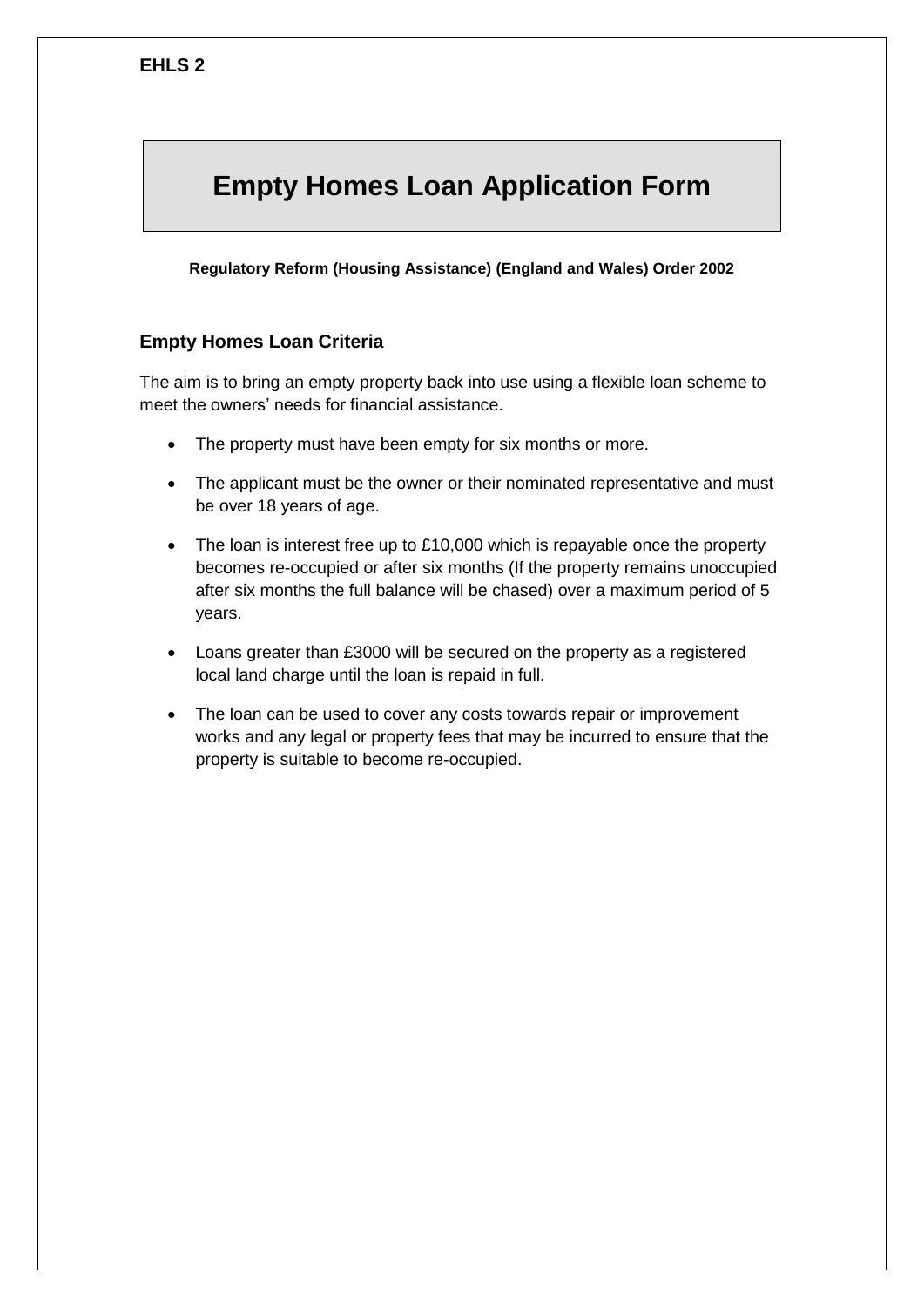# **1. Personal Details**

## **Please supply details of any joint owners (Please continue on a separate sheet if required)**

|                                                                       | <b>Property Owner(s)</b> | <b>Joint Owner(s)</b> |
|-----------------------------------------------------------------------|--------------------------|-----------------------|
| Name:                                                                 |                          |                       |
| Title:<br>(Mr/Mrs/Miss/Other)                                         |                          |                       |
| <b>Your Address:</b>                                                  |                          |                       |
| <b>Address for</b><br>correspondence:<br>(if different from<br>above) |                          |                       |
| <b>Telephone - Home:</b>                                              |                          |                       |
| Telephone -<br><b>Work/Mobile:</b>                                    |                          |                       |
| <b>Email Address:</b>                                                 |                          |                       |
| Date of Birth:                                                        |                          |                       |

|                                                                       | 3rd Party Contact | 3rd Party Contact |
|-----------------------------------------------------------------------|-------------------|-------------------|
| Name:                                                                 |                   |                   |
| Title:<br>(Mr/Mrs/Miss/Other)                                         |                   |                   |
| <b>Your Address:</b>                                                  |                   |                   |
| <b>Address for</b><br>correspondence:<br>(if different from<br>above) |                   |                   |
| <b>Telephone - Home:</b>                                              |                   |                   |
| Telephone -<br><b>Work/Mobile:</b>                                    |                   |                   |
| <b>Email Address:</b>                                                 |                   |                   |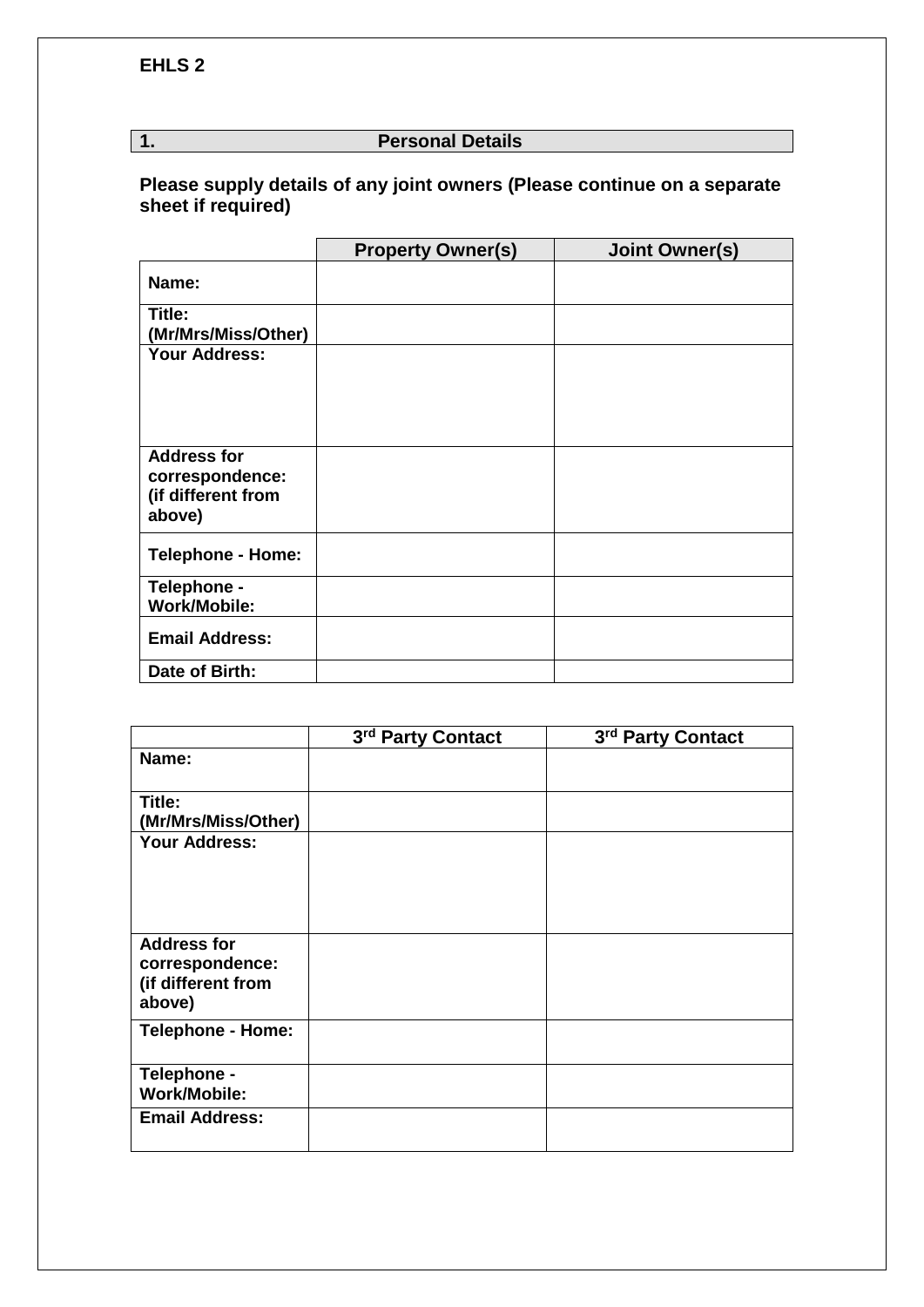**EHLS 2**

# **2. Details of empty property**

| <b>Property Type</b>  | House       | Flat | <b>Bungalow</b> |           | Maisonette |        |  |
|-----------------------|-------------|------|-----------------|-----------|------------|--------|--|
|                       | Detached    | Semi | Floor of flat   |           | Top Floor  | Ground |  |
| <b>Property Style</b> | Mid terrace | End  |                 | Mid Floor |            | Floor  |  |
| Address               |             |      |                 |           | Post Code  |        |  |

| Is the property subject to a planning application? If yes ref                                                                                                                                       | Yes<br>$\Box$                   | No<br>$\Box$                   |
|-----------------------------------------------------------------------------------------------------------------------------------------------------------------------------------------------------|---------------------------------|--------------------------------|
| Is the property subject to a building control application? If                                                                                                                                       | Yes<br>$\Box$                   | No                             |
| How long has the applicant owned the property?                                                                                                                                                      | Years                           | <b>Months</b>                  |
| How long has the property been empty?                                                                                                                                                               | Yes □                           | No l<br>П                      |
| Is the property Freehold or Leasehold? If leasehold how<br>many remaining years on the lease.                                                                                                       | Freehold<br>П<br>Leasehold<br>П | Years<br>remaining<br>on lease |
| Is there an outstanding mortgage on the property? If yes<br>please give mortgagor details and remaining amount<br>(permission will be required from the lender prior to the loan<br>being granted): | Yes.                            | N٥                             |
| Is there any other debt against the property? If yes please<br>give details?                                                                                                                        | Yes.                            | Nο                             |

# **3 Please provide a summary of what the loan will be used for**

**4 Please provide amount of loan required £**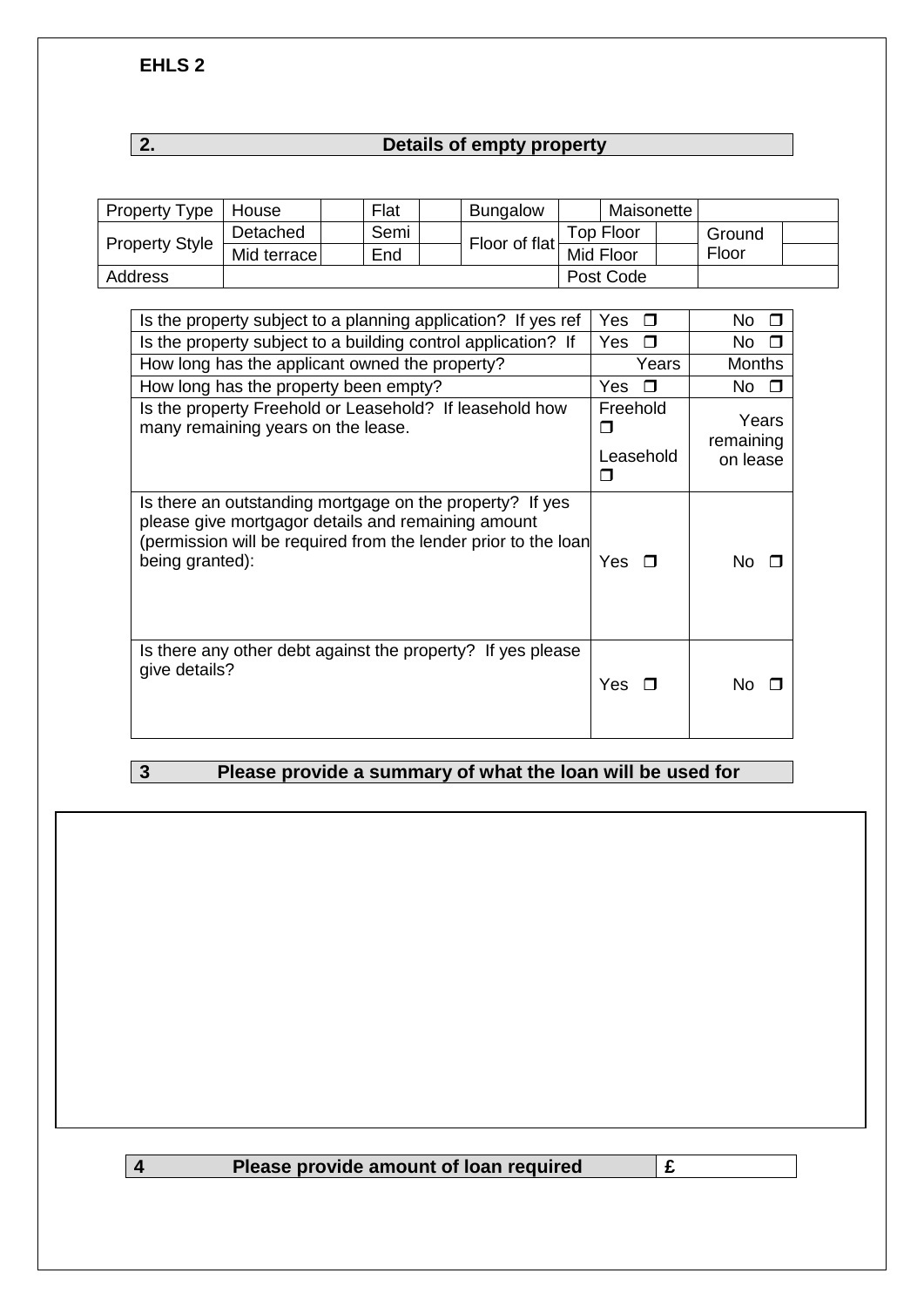# **Declaration**

The Council is under a duty to protect public funds and may use the information provided by the applicant for the prevention and detection of fraud both internally and with other public bodies.

In order to do this, we will need to pass on information about you that you have given us.

Please be advised that the Council will contact Land Registry and ask for a search on your property. Should there be any discrepancy in the information contained in the search you will be contacted by a member of staff to clarify the details before the Council proceeds with your application for an Empty Homes Loan.

By signing the application form you agree that the information provided by you to apply for the loan is correct and that the information may be referred to other public bodies if necessary. If you give false information, the application will be cancelled or court action may be taken to recover any loan paid.

### **(Data Protection Act 1998)**

#### **Under the Data Protection Act, we are not allowed to pass on any information about you unless you give us permission to do so.**

We will **never** contact any organisation unless we genuinely think we need to do so in your interests or in the public interest.

If you have any concerns about the processing of your personal data for loan and related purposes by Nuneaton and Bedworth Borough Council please contact the Private Sector Housing team on 02476 376421. For more information about the Data Protection Act 1998 you can visit the Nuneaton and Bedworth Borough Council website.

| Owner / 3 <sup>rd</sup> Party contact | Owner / 3rd Party contact |
|---------------------------------------|---------------------------|
|                                       | Print Name:               |
|                                       |                           |
| Date:                                 | Date:                     |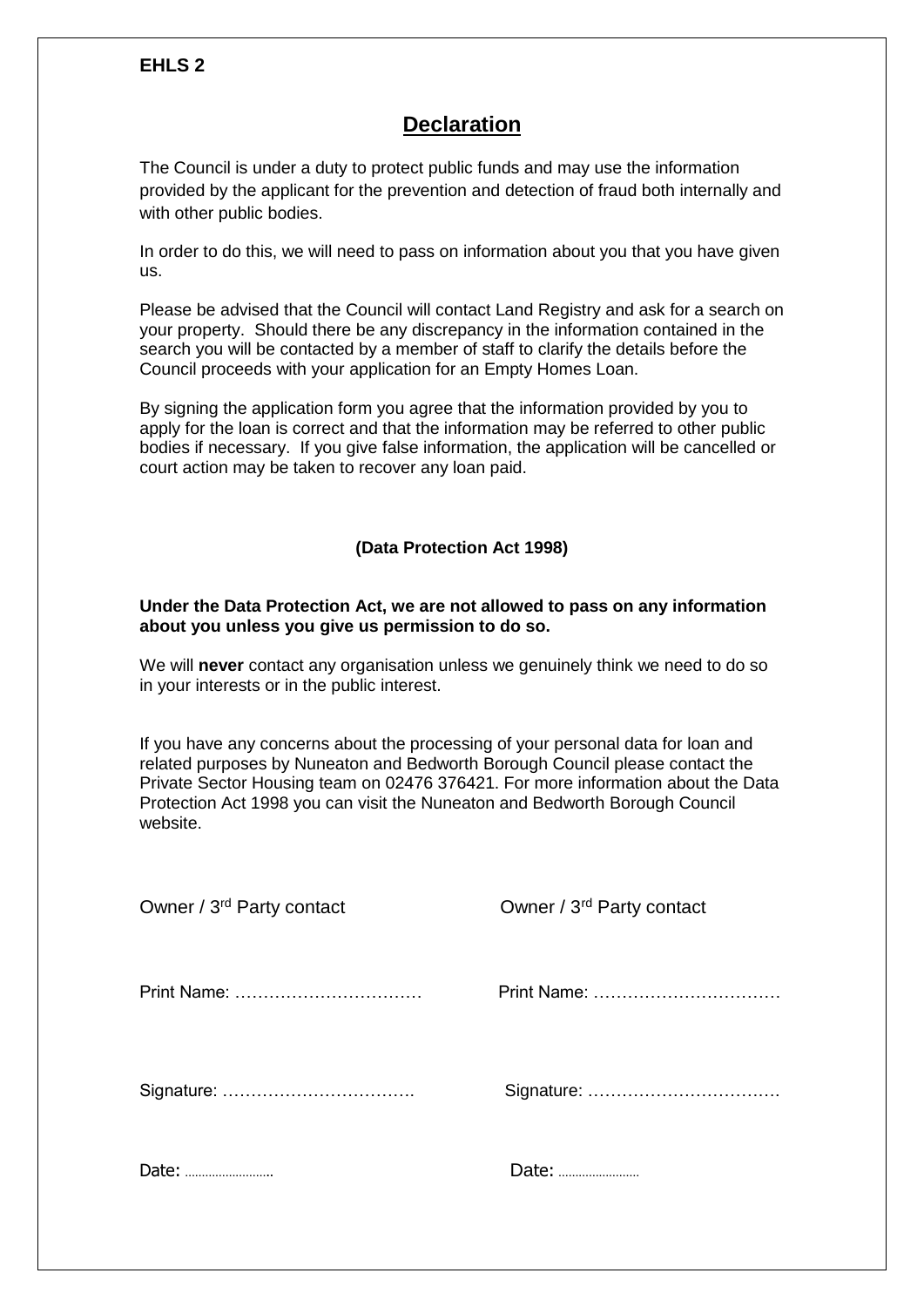#### **4. Next steps**

On receipt of your application the Council will:

- Arrange an appointment to visit the property to carry out an inspection
- Order a Land Registry search
- \*Require consent from Mortgage Company.
- Once all information is received the loan will be sent for approval and you will be notified in writing of the outcome.
- You will be sent two copies of the loan agreement to sign of which one is to be returned to the Council.
- You will also be sent a direct debit mandate to complete and return if this is the agreed repayment method.

\**If the property is mortgaged then there may be a restriction on submitting any additional charges on the property. If this is the case then the company will need to give consent for a charge to be registered.*

*If you contact your mortgage company they can inform you how to get this consent although the Council have a standard letter which can be sent but may take longer.*

*Once consent is received the loan can be sent for approval*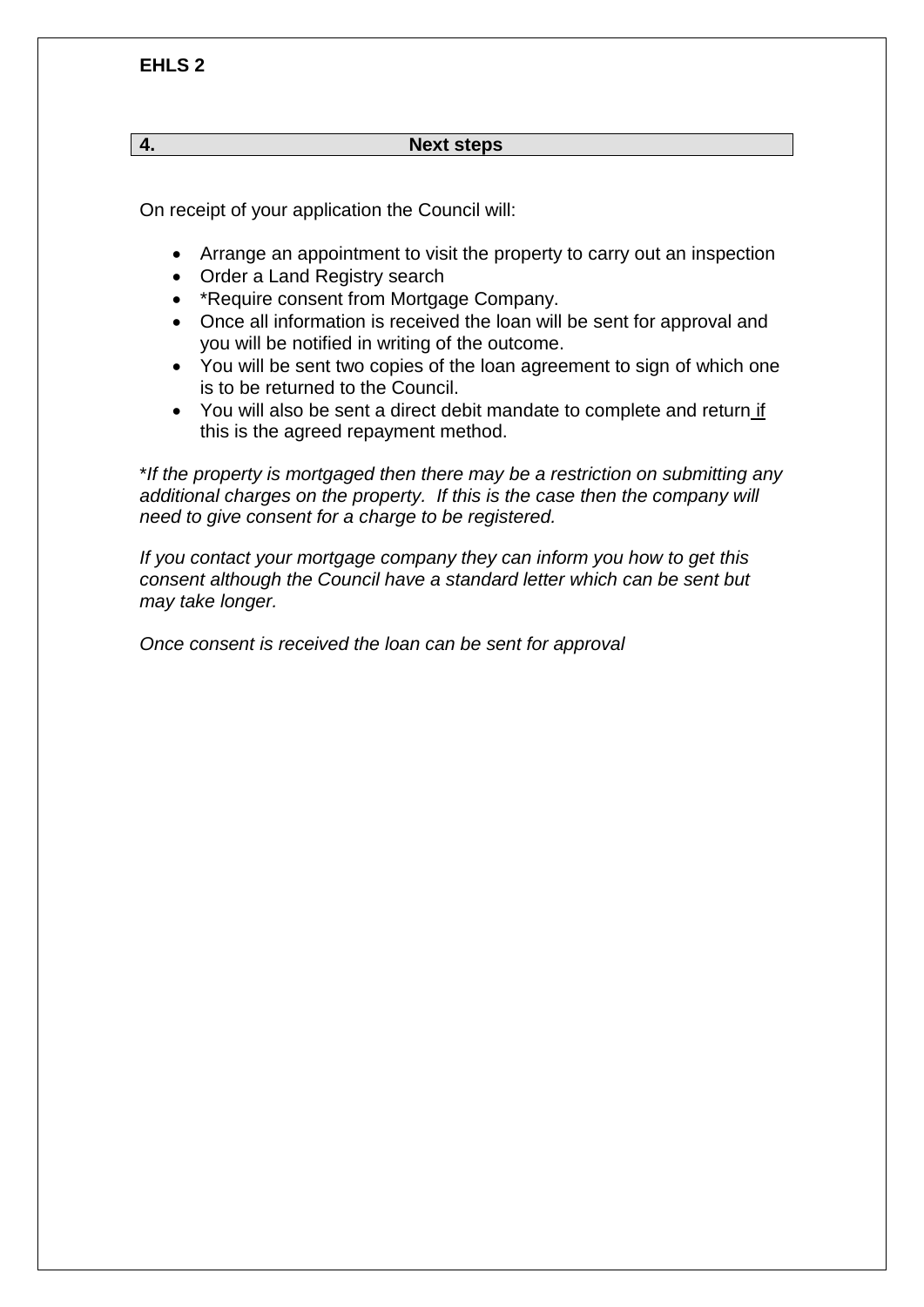**EHLS 2**

### **4. Schedule of works**

PREMISES ADDRESS:

SCHEDULED PREPARED BY:

The works listed in this schedule have not been approved for financial assistance from the Council. The schedule is provided for information and to help with the loan application.

Contractors must quote in the space provided for each item.

| <b>Description</b>               | Quantity              | <b>Contractor</b><br>Quote |
|----------------------------------|-----------------------|----------------------------|
| <b>Empty Homes work required</b> |                       |                            |
|                                  |                       |                            |
|                                  |                       |                            |
|                                  |                       |                            |
|                                  |                       |                            |
|                                  |                       |                            |
|                                  |                       |                            |
|                                  |                       |                            |
| <b>Contractor:</b>               |                       |                            |
|                                  |                       |                            |
| Date:                            |                       |                            |
|                                  | <b>Sub Total</b><br>£ |                            |
|                                  |                       |                            |
|                                  | <b>VAT £</b>          |                            |